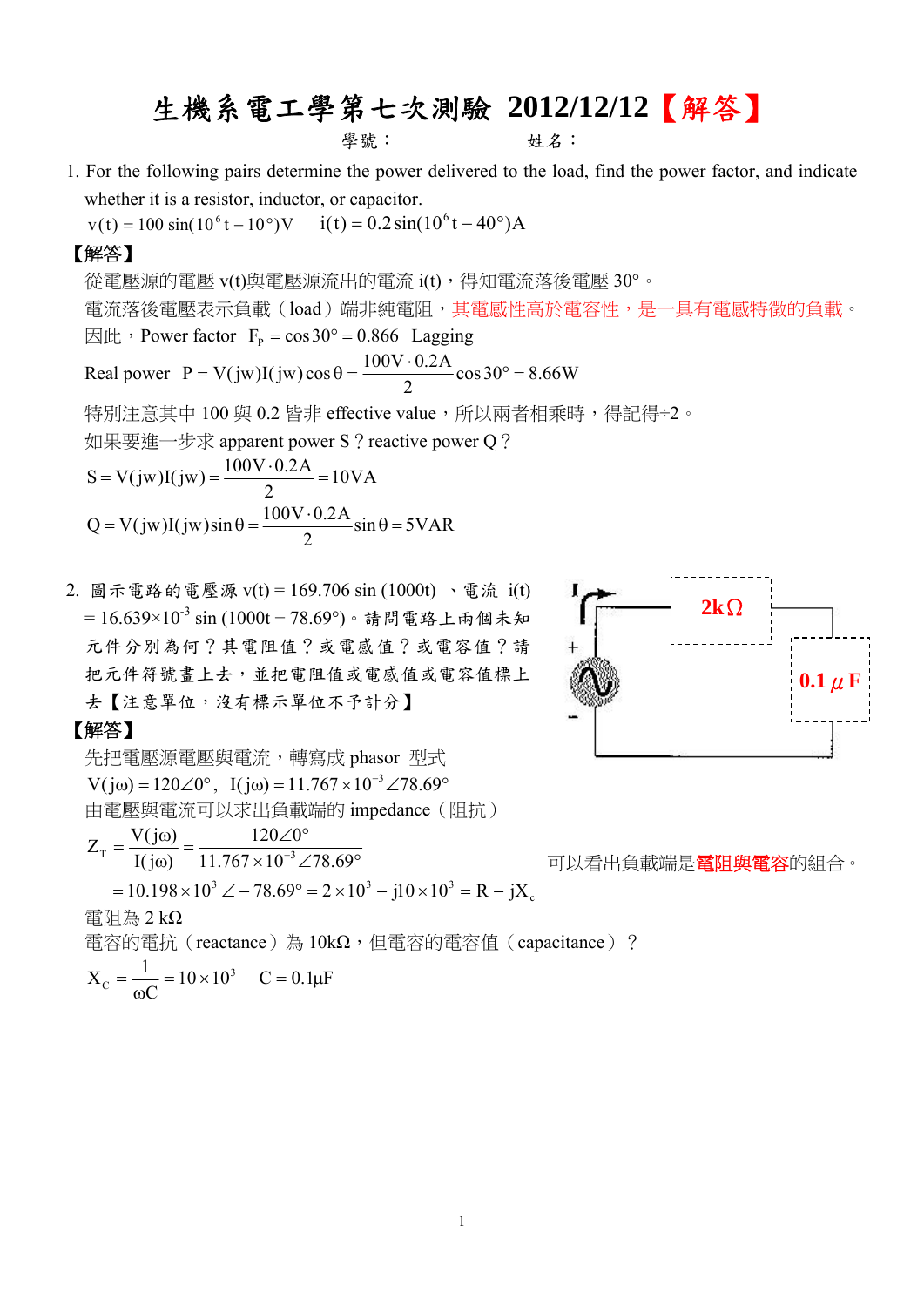3. 圖示電路的電壓源 v(t) = 84.853 sin (1000t) 、電流 i(t) = 37.22 sin (1000t - 15.26°)。請問電路上兩個未知元件

分別為何?其電阻值?或電感值?或電容值?請把元 件符號畫上去,並把電阻值或電感值或電容值標上去 【注意單位,沒有標示單位不予計分】

### 【解答】

先把電壓源電壓與電流,轉寫成 phasor 型式  $V(j\omega) = 60\angle 0^{\circ}$ ,  $I(j\omega) = 26.3185\angle -15.26^{\circ}$ 由電壓與電流可以求出負載端的 impedance(阻抗)  $= 2.28 \Omega \angle 15.26^{\circ} = 2.2 \Omega + j0.6 \Omega = R + jX_{L}$  $T = I(j\omega) = 26.3185\angle -15.26$  $60\angle 0$  $I(j\omega)$  $Z_{\text{T}} = \frac{V(j\omega)}{V(j\omega)}$ =  $\frac{V(j\omega)}{I(j\omega)}$  =  $\frac{60\angle 0^{\circ}}{26.3185\angle -15.26^{\circ}}$  可以看出負載端是**電阻與電感**的組合。 電阻為 2.2 Ω 電感的電抗(reactance)為 0.6 Ω,但電感的電感值(inductance)?  $X_L = \omega L = 0.6 \Omega$  L= 0.6 mH

 $i(t)$ 

 $e(t)$ 

**4.**  $R_1 = 2 kΩ \cdot R_2 = 3 kΩ \cdot C = 0.2 μF \cdot L = 3 H \cdot \text{E}$  $\text{\ddot{m}}$  e(t)  $\text{f}$  e<sub>eff</sub> = 120 V, ω = 1,000 rad/s, phase angle =  $10^{\circ} \cdot \text{)}$  i(t)與 v<sub>L</sub>(t)

### 【解答】

先把電歴源寫成 phasor 型式  
\nE(jω)=120∠10°  
\n再把元作以 impedance 表現  
\nZ<sub>R1</sub> = 2kΩ  
\nZ<sub>L</sub> = 3kΩ = 3kΩ∠90°  
\nZ<sub>C</sub> = -j5kΩ = 5kΩ∠-90°  
\nR<sub>2</sub>與 L 非聯 ▶ Z'  
\nZ' = Z<sub>R2</sub> + Z<sub>L</sub> = 3kΩ + j3kΩ = 4.243kΩ∠45°  
\nZ' 與 C 並聯 ▶ Z'  
\nZ'' = Z''/Z<sub>C</sub> = ...  
\n= 5.878kΩ∠-11.31° = 5.764kΩ - j1.152kΩ + j3kΩ  
\nZ'' # R<sub>1</sub> #聯 ▸ Z<sub>T</sub>  
\nZ<sub>T</sub> = Z<sub>R1</sub> + Z'' = 7.764kΩ - j1.152kΩ = 7.849kΩ∠-8.44°  
\n
$$
\ddot{x}
$$
 H  
\nT (jω) = 
$$
\frac{E(jω)}{Z_T} = \frac{120∠10°}{7.849kΩ∠-8.44°} = 15.29mA∠18.44°
$$
 (Phasor 型式)  
\n
$$
\ddot{y}
$$



L

 $\mathcal{C}$ 

 $v_L(t)$ 

 $3k\Omega$ 

2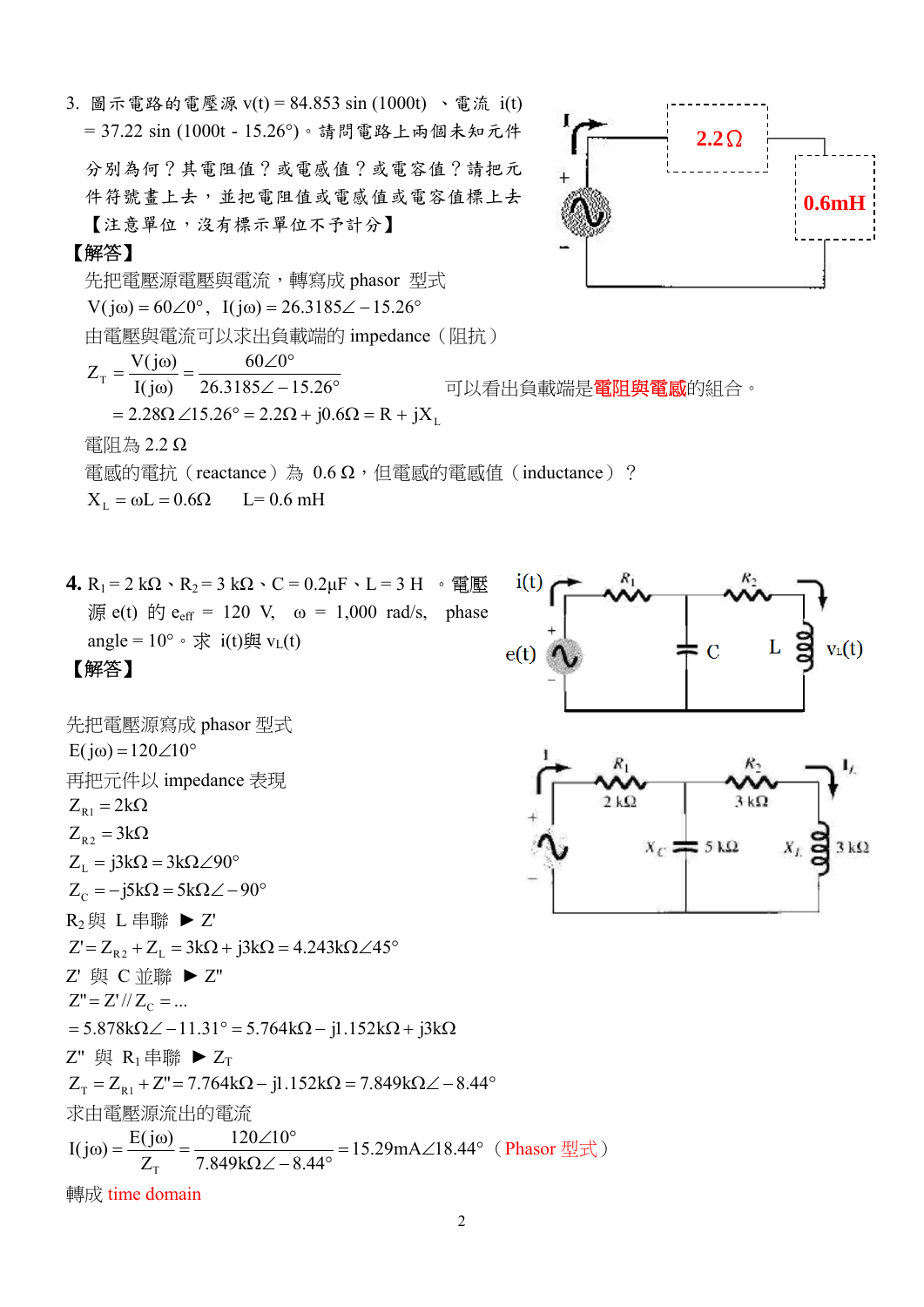### **5.**

a.找出負載(Load) $Z_L \not\equiv \emptyset$ 電路的 Thévenin equivalence.

b.要讓負載(Load)ZL 得到最大功率 (Maximum power), 負載ZL 是由哪些元件組合而成?元件的 電阻值(Resistance)或電感值(Inductance)或電容值(Capacitance)ω = 1,000 rad/s,

c.最大功率?



把元件的電阻與電抗以 impedance 表現

 $Z_1 = 10\Omega\angle 0^\circ$   $Z_2 = 4\Omega\angle 90^\circ$   $Z_3 = 6\Omega\angle 90^\circ$   $Z_4 = 5\Omega\angle -90^\circ$ 

由於要讓負載 ZL得到最大功率,其組合究竟為何?得先把負載左側的電路,以 Thévenin equivalence 表現出來。在求 Thévenin equivalence 時,我們可以將其中的 I 與 Z<sub>1</sub> 的並聯,透過 source conversion 轉換成 V 與 Z<sub>1</sub> 的串聯。

 $Z_1 = 10 \Omega$  V = 50V  $\angle 0^\circ$ 然後,進一步求 ZTH 與 ETH  $= V \cdot \frac{Z_4}{Z_1 + Z_2 + Z_3 + Z_4} = 50 \angle 0^{\circ} \cdot \frac{5\Omega \angle -90^{\circ}}{10\Omega + 5\Omega} = 22.361 V \angle -116.565^{\circ}$  $Z_{\text{TH}} = (Z_1 + Z_2 + Z_3)/Z_4 = 6.325 \Omega \angle -71.565^{\circ} = 2\Omega - j6\Omega$  $10\Omega + j5$  $50\angle 0^\circ \cdot \frac{5\Omega \angle -90}{100}$  $Z_1 + Z_2 + Z_3 + Z$  $E_{\text{th}} = V \cdot \frac{Z}{Z}$  $1 + L_2 + L_3 + L_4$  $T_{\rm H} = V \cdot \frac{L_4}{Z_{\rm H} - Z}$ 

其中,  $R_{TH} = 2$  Ω

要讓負載 ZL 得到最大功率,負載 ZL

 $Z_{I} = 2\Omega + j6\Omega$  雷阳與雷感 (雷抗值為 6 Ω)串聯。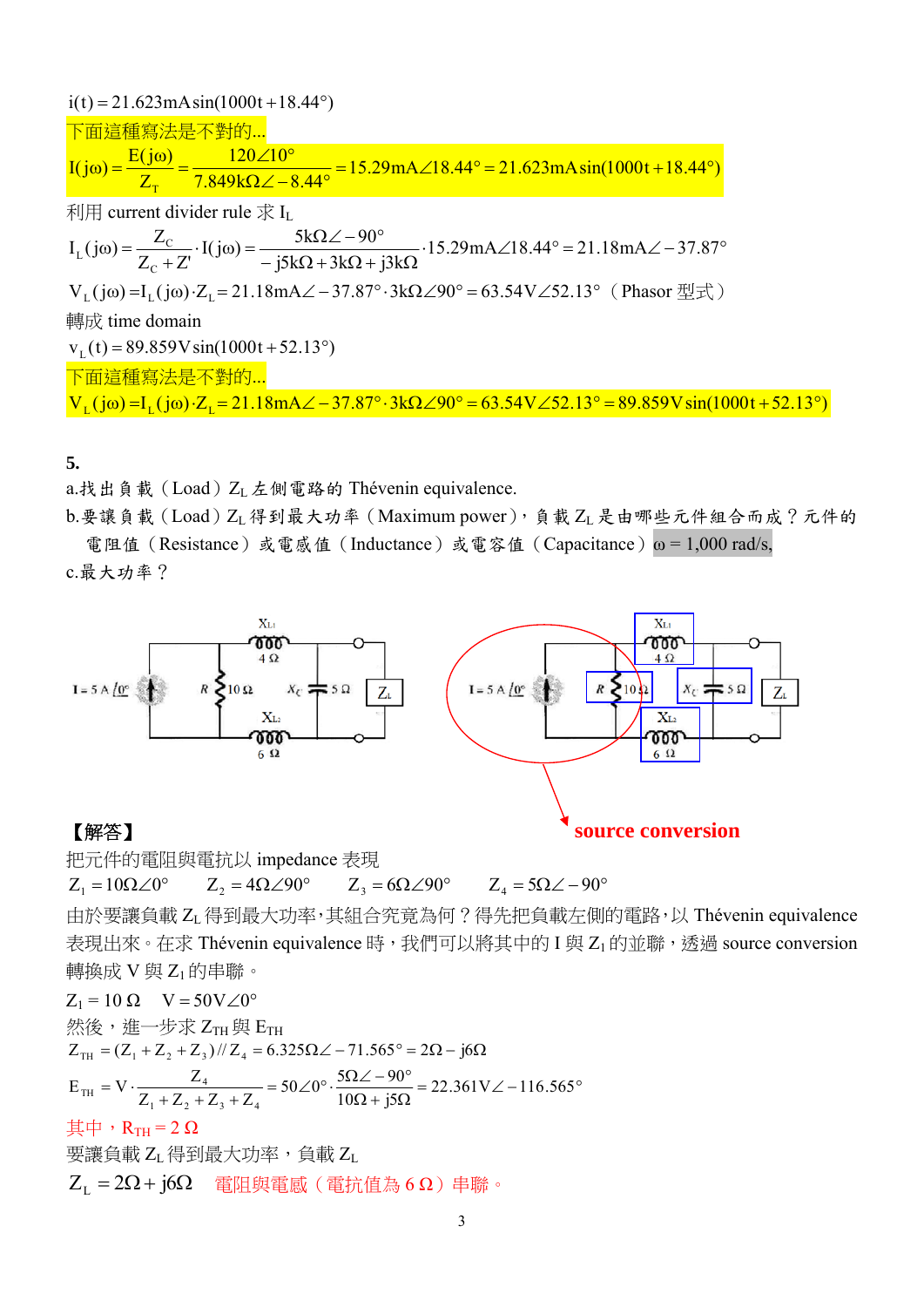$$
XL = ωL = 6Ω L = 6 mH
$$
  
其中,電্ $\Pi$ 的電্ $\Pi$ 値 2 Ω、電 $g$ 的電 $g$ 道 6 mH  $\cdot$   

$$
Pmx = \frac{E2 m}{2L} = \frac{22.3612}{2L} = 62.502 W
$$

$$
T_{\text{max}} = \frac{E_{\text{TH}}}{4R_{\text{TH}}} = \frac{22.501}{8} = 62.502 \text{W}
$$

**6.** 



## 【解答】

a. Total real power  $P_T = P_1 + P_2 + P_3 = 1,000$  W b.電容的 reactive power 為負, 電容的 reactive power 為正。 Net reactive power  $Q_T = Q_1 + Q_2 + Q_3 = -200$  VAR (電容) +700 VAR (電感) -400 VAR (電容) = +100 VAR (電感性較強) c. Apparent power  $S_T = \sqrt{P_T^2 + Q_T^2} = 1,004.988 \text{ VA}$  $_{\rm T} = \sqrt{P_{\rm T}^{2} + Q_{\rm T}^{2}} =$ d. Current from source  $I = \frac{S_T}{R} = \frac{1004.500 \text{ V} \Lambda}{120 M} = 8.375 \text{A}$ 120V 1004.988VA E  $I = \frac{S_T}{S} = \frac{1004.988 \text{VA}}{100 \text{V}} = 8.375 \text{A}$  (effective value) The power factor  $F_p = \frac{1}{2}T = 0.995$ S  $F_p = \frac{P}{q}$ T  $T_{\rm p} = \frac{T_{\rm T}}{\rm c} = 0.995$  lagging (電感性較強)  $\theta = \cos^{-1} 0.995 = 5.732^{\circ}$ 

The current  $i(t) = 11.844 \sin(377t - 5.7328^\circ)$  (time domain)

7.電路系統中,負載端包括「兩具功率為 5-hp、efficiency η 為 75%的機具,其 power factor 為 0.8 (leading)」及「12 kW 的加熱器,其 power factor 為 1」。前兩者呈現並聯關係。若電源的電壓 E  $= 220$  V、頻率為 60 Hz。(1)由電壓源供應的電流?(2)若要讓電路系統的 power factor 調升為 1(即進行 power factor correction),必須加上那一種元件?(3)若加入的元件要與機具並聯, 則加入元件的 inductance?或 capacitance?

### 【解答】

機具的輸出功率 Po=2×5 hp×746 W/hp = 7,460 W

- 機具的輸入功率 Pi = Po/η = 7,460 W/ 0.75 = 9946.67 W
- ※η 為 75%,表示 100 W 的輸入僅有 75W 真正用於作功,其餘 25 W 因為機器摩擦等因素給消 耗掉了。

因 power factor 為 0.8, leading, 故 θ = cos<sup>-1</sup> 0.8 = 36.86° 且電容性強過電感性。